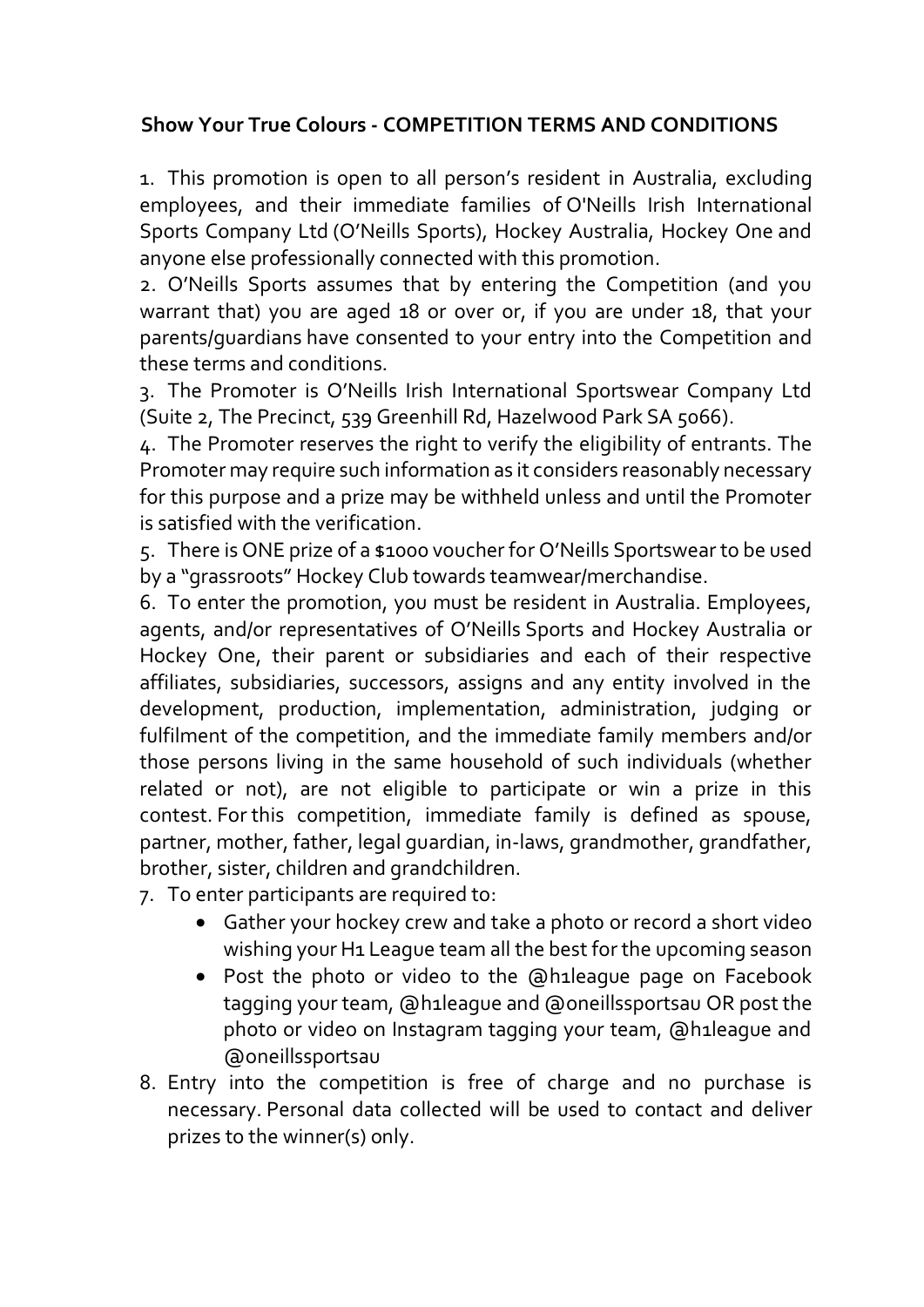- 9. The instructions provided at the point of entry form part of the terms and conditions of this promotion. In the event of a conflict, these terms and conditions take precedence.
- 10.The Promoter accepts no responsibility for entries that are lost, delayed, corrupted or not received by the Closing Date for any reason.
- 11.Multiple entries are permitted. Entries not complying with these terms and conditions will be invalid.
- 12.Any expenses incurred by the winner in the general use and/or enjoyment of the prize(s), are the sole responsibility of the winner.
- 13.The Promoter reserves the right to substitute alternative prize(s) of at least equal value if circumstances make this necessary.
- 14.The winners will be entries drawn at random by an independent person within 7 days of the closing dates and will be contacted either through Facebook messaging, email or phone.
- 15.If the prize is declined, or the winners cannot take up the prize(s) or be contacted within a reasonable time, the prize(s) will be forfeited, and a supplementary winner(s) may be drawn at the Promoter's sole discretion.
- 16.The prize(s) are non-transferable, and no cash or other alternative will be offered. The Promoter will not be responsible for any inability of a prize winner(s) to take up the specified prize. O'Neills loyalty points cannot be used when claiming/ using any prize(s).
- 17. This promotion is in no way sponsored, endorsed or administered by, or associated with, Facebook and by entering this promotion you hereby release Facebook from any liability in respect of this promotion. You are providing your information to the Promoter and not to Facebook. The information you provide will only be used for sending you the Prize(s).
- 18.You must not create multiple social media accounts to enter the promotion more than once per person. Anyone found using multiple accounts or multiple competition entry slips to enter the promotion will be found in breach of these terms and excluded from the promotion.
- 19.You represent and warrant that you either own, or have the necessary licenses in, all content that you provide to us, and that the Promoter is able to use and publish such content, including your social media user name on its social media platforms and in marketing campaigns.
- 20. You may be asked to take part in promotional activities and to provide digital photographs of you for use on a promotional website or in the Promoter's marketing material. It is a condition of entry that you agree to such use if you win, to sign any necessary promotional releases